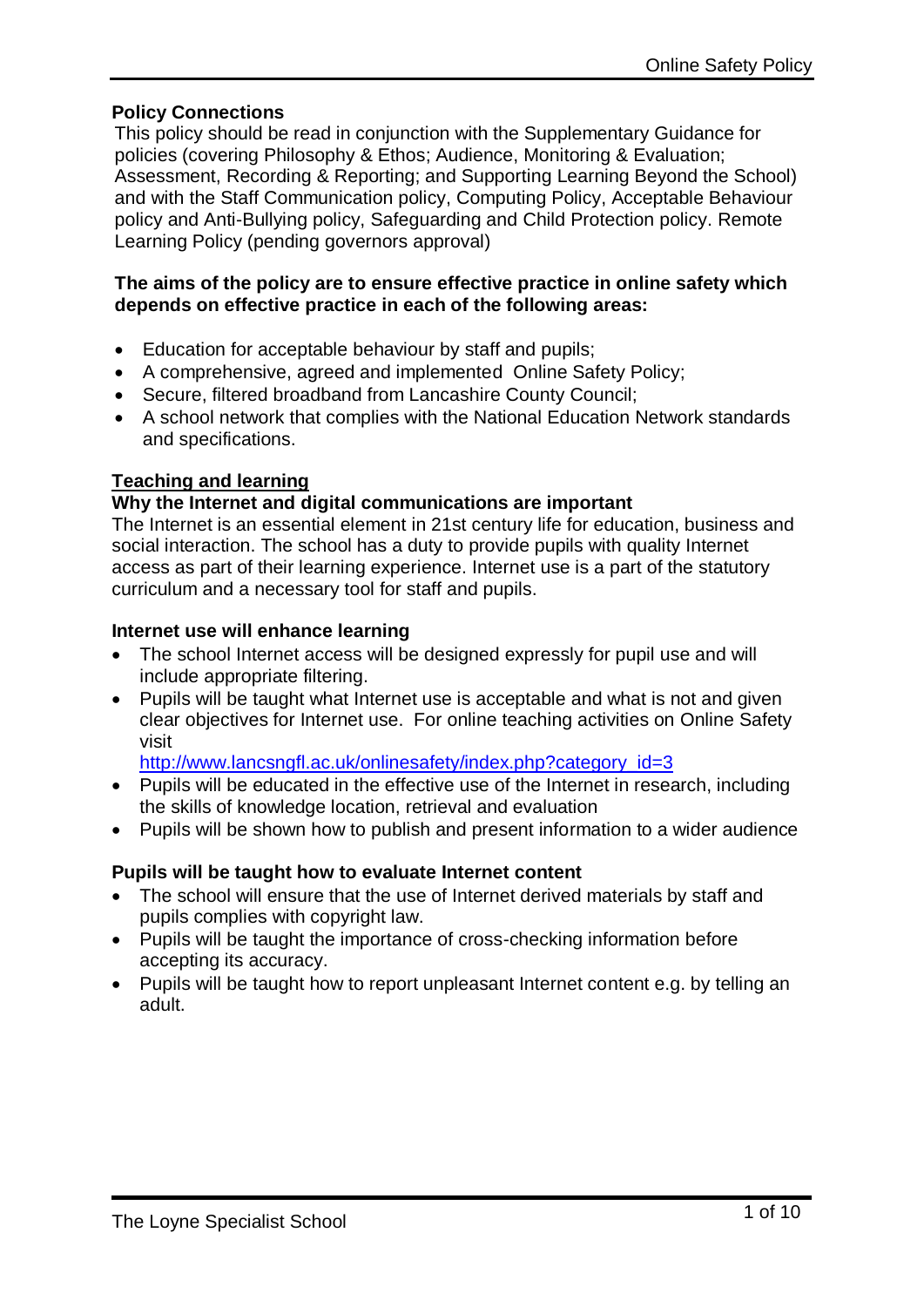# **Managing Internet Access for Pupils and Students**

#### **Authorising Internet access for pupils and students**

- The ICT technician will maintain a current record of all pupils who are granted access to school ICT systems
- For all pupils, access to the Internet will be by adult demonstration with supervised access to specific, approved on-line materials.
- Where appropriate, FE students and parents will be asked to sign the Acceptable Behaviour policy prior to joining the FE Centre.

# **Enlisting parents' and carers' support**

- Parents and carers will be informed of the School's Online Safety Policy in newsletters, the school brochure and via the school Website.
- Parental permission will be sought for the use of pupils' photographs on admission to school. Parents are reminded that they have the right to withdraw consent at any time. Further details can be found in our GDPR policy which is available on the school website.
- The school will maintain a list of online safety resources for parents/carers

#### **Communications Policy**

#### **Introducing the Online Safety Policy to pupils and students**

- Online Safety rules, in an appropriate format using Communicate In Print, will be posted in all rooms where computers are used and discussed with pupils regularly.
- Pupils will be informed that network and Internet use will be monitored and appropriately followed up.
- Online Safety training will be embedded across all areas of the school curriculum, including but not limited to, the Computing curriculum, the Personal Social and Health Education (PSHCE) curriculum and the Relationship, Sex and Health Education (RSHE) curriculum (From March 2021), including the Kidsafe programme.

# **E-mail**

- Pupils may only use approved e-mail accounts on the school system.
- Pupils will be taught to immediately tell a teacher if they receive an offensive email.
- In e-mail communication, pupils will be taught not to reveal their personal details or those of others, or arrange to meet anyone without specific permission.
- Incoming e-mail should be treated as suspicious and attachments not opened unless the author is known.
- The school should consider how e-mail from pupils to external bodies is presented and controlled.
- The forwarding of chain letters is not permitted.

# **Managing Social networking and personal publishing for pupils**

 The school will control access to social networking sites, and consider how to educate pupils in their safe use. The school's filtering system, **Netsweeper** currently blocks any social network sites.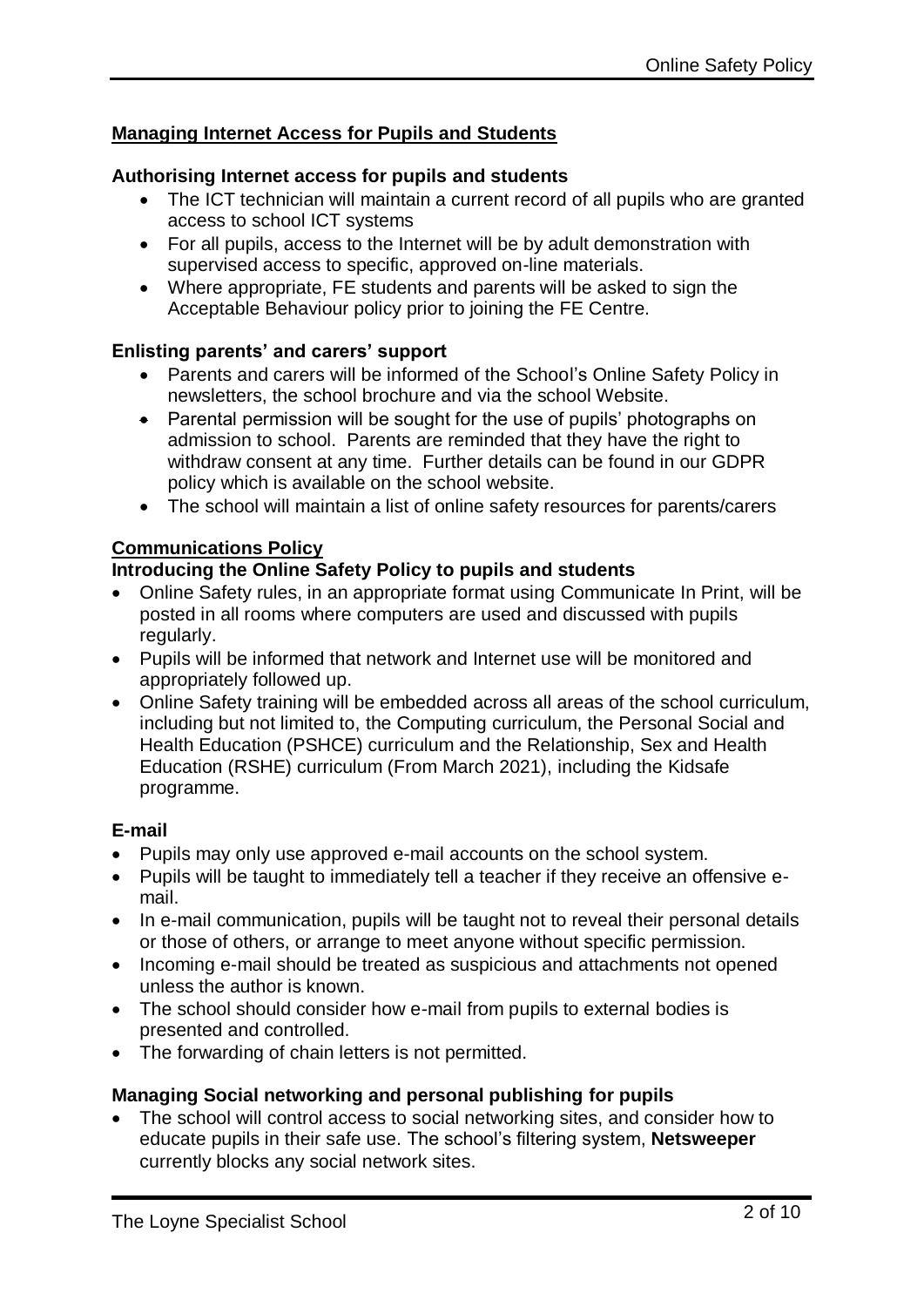- Newsgroups will be blocked unless a specific use is approved.
- Pupils will be taught to never to give out personal details of any kind that may identify them, their friends or their location.
- Pupils will be taught to use nicknames and avatars when using social networking sites.
- Staff will be vigilant to the potential for pupils to be at risk of being subject to grooming by those with whom they make contact on the internet and will report any concerns to the DSL.
- YouTube is available on SLT, Office Staff, Teaching staff, HLTAs and some TA3's accounts only and access is blocked on all other accounts.
- Pupils' may be asked to use YouTube as part of a structured learning activity, in small groups, where access can be directly monitored. Pupils would not access this in their free time or less structured time.

# **Managing emerging technologies**

- Emerging technologies will be piloted by staff for educational benefit.
- Games machines including the Sony Playstation, Microsoft Xbox and others have Internet access which may not include filtering. Care is required in any use in school or other officially sanctioned location.

# **Videoconferencing & webcam use**

- Videoconferencing should use the educational broadband network to ensure quality of service and security.
- Videoconferencing would only be part of a planned lesson. Pupils would not access this in their free time or less structured time.
- Pupils must ask permission from the supervising teacher before making or answering a videoconference call.
- Video conferencing and webcam use will be appropriately supervised for the pupils' age and understanding.

# **Education at home**

- Following the increased use of blended learning, as a result of the Covid-19 pandemic, guidance and training is available to staff and parents, which supports them in keeping pupils safe online, in the event of periods of blended learning.
- Staff and parents are advised that existing policies in relation to data protection, child protection, image use and acceptable use of technology still apply in blended learning situations.

# **Use of Mobile Devices by Pupils**

All staff should note that technologies such as mobile phones with wireless Internet access can bypass school filtering systems and present a new route to undesirable material and communications.

- Mobile phones, IPods, MP3 players and other devices must be kept in students' lockers during the day and will not be used during lessons or in formal school time. The sending of abusive or inappropriate text messages or files by Bluetooth or any other means is forbidden.
- Only those students who are independent travellers have permission to bring mobile phones in to school and these must be kept in students' lockers during the school day.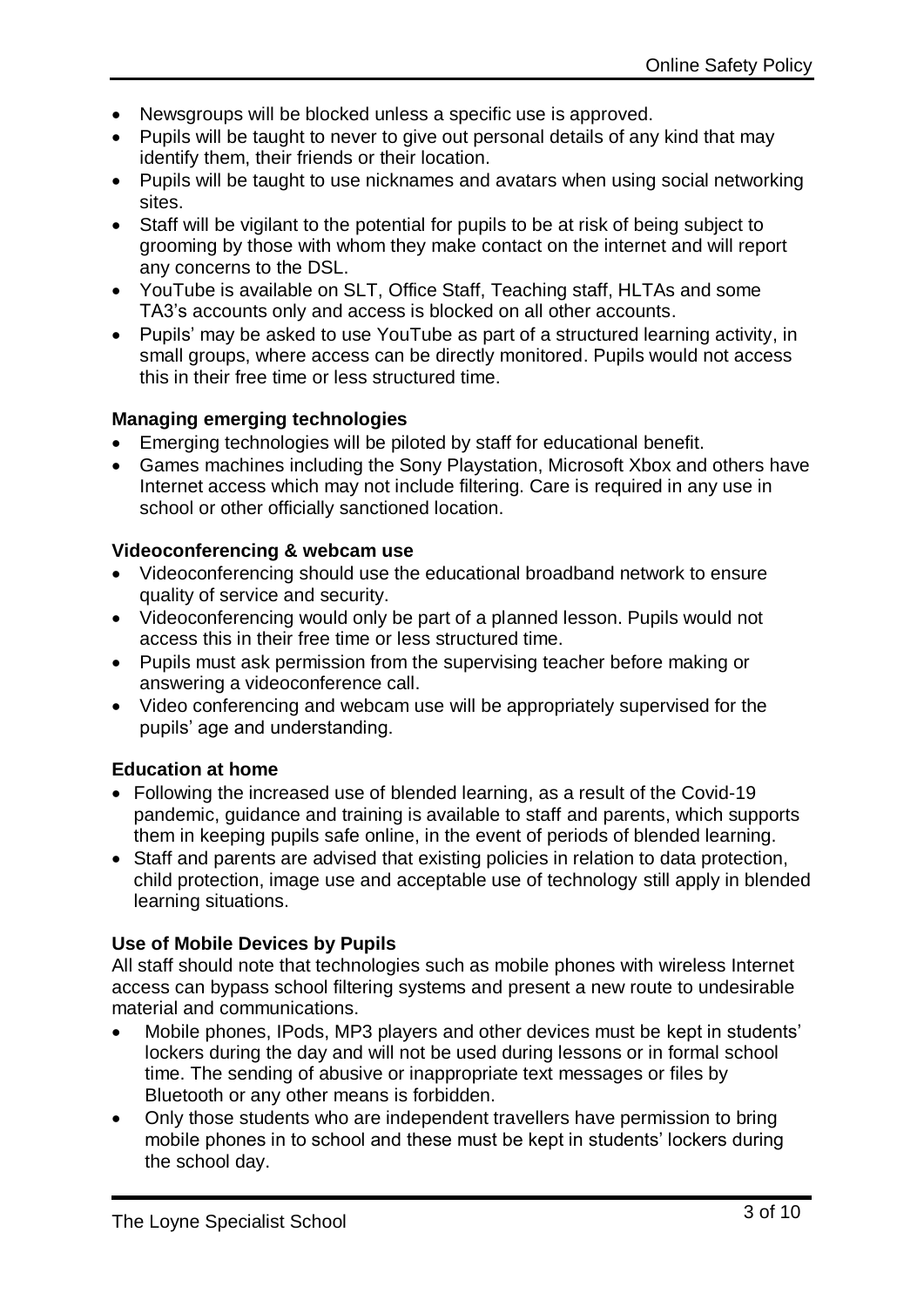The use of cameras on mobile phones owned by pupils is not permitted in school or any school related activity.

#### **Inappropriate Use**

#### **Accidental access**

Pupils will be taught that if they access inappropriate materials to:

- Minimise the website / turn the monitor off;
- Tell an adult.

Where a pupil has inappropriately misused technology it is important that this is reported using the school's incident logging procedure, CPOMS\*, under the appropriate category. Serious or persistent offences may result in informing parents/carers. Examples of misuse may include:

- Accidental access to inappropriate materials;
- Using other people's logins and passwords maliciously;
- Deliberately searching for inappropriate materials;
- Bringing inappropriate electronic files from home;
- Using chats and forums inappropriately.

#### **Technology Assisted Child Sexual Abuse (TA-CSA), Technology Assisted Child Criminal Abuse (TA-CCA and Sexting**

Technology can provide additional routes both to access young people and abuse them. It is essential that pupils and students are taught how to keep themselves safe when online, at a level that is appropriate to them. Staff have relevant training to deal with incidents of TA-CSA and TA-CCA and any staff made aware of incidents of TA-SCA or TA-CCA should follow the school's safeguarding procedures.

#### **Sexting**

Sexting is the sharing of sexually suggestive photos or videos via mobile or internet. It is important to note that sexting is often the result of young people's natural curiosity about sex and relationships and that pupils and students need education, support and safeguarding, not criminalisation.

All staff must read the **Responding to Sexting (Loyne School)** advice and be aware of the 5 points for immediate referral to other agencies (See Appendix 1).

Guidance on how to deal with sexting can be found at: [https://www.gov.uk/government/uploads/system/uploads/attachment\\_data/file/55157](https://www.gov.uk/government/uploads/system/uploads/attachment_data/file/551575/6.2439_KG_NCA_Sexting_in_Schools_WEB__1_.PDF) [5/6.2439\\_KG\\_NCA\\_Sexting\\_in\\_Schools\\_WEB\\_\\_1\\_.PDF](https://www.gov.uk/government/uploads/system/uploads/attachment_data/file/551575/6.2439_KG_NCA_Sexting_in_Schools_WEB__1_.PDF)

# **Prevent Duty (Protection of pupils from radicalisation and extremism)**

Although serious incidents involving radicalisation have not occurred at the Loyne to date, it is important for us to be constantly vigilant and remain fully informed about the issues which affect the region in which we teach. All staff have relevant training and should ensure that they access refresher training. Staff are reminded to suspend any professional disbelief that instances of radicalisation 'could not happen here' and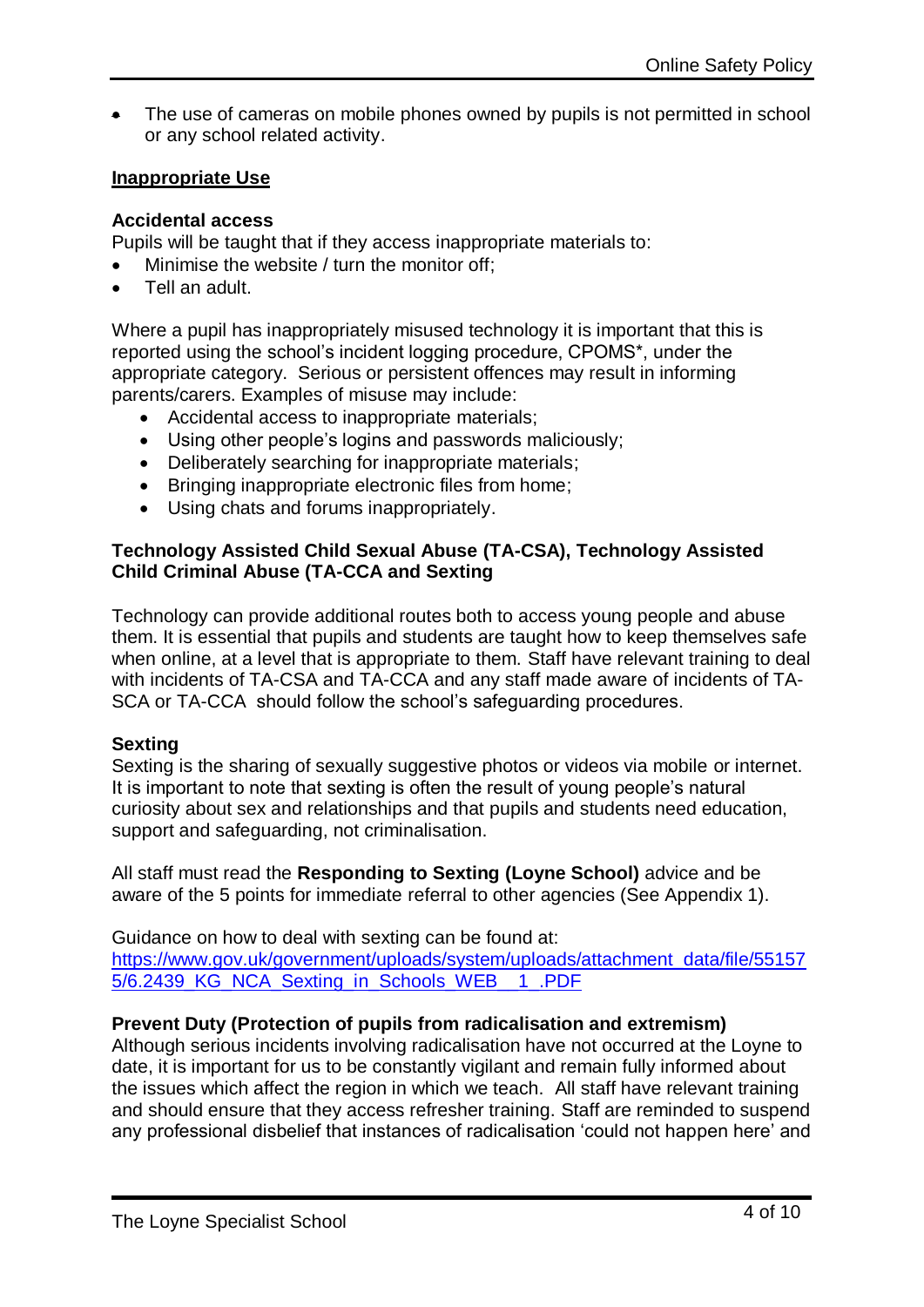refer any concerns through appropriate channels (currently via Designated Senior Leader (DSL)).

# **Upskirting**

Upskirting became a specific criminal offence under the Voyeurism (Offences) Act on 12 April 2019 and is also listed in the 2019 KSCIE document as a form of peer on peer abuse. It typically involves taking a photograph under a person's clothing without them knowing, with the intention of viewing their genitals or buttocks for sexual gratification or causing humiliation, distress or alarm.

All staff have appropriate training regarding upskirting linked to safeguarding and access regular 'refresher' training. Staff should report any concerns immediatetly to the DSL.

# **Mental Health**

Mental health concerns could signal that a pupil may have suffered, or is at risk of suffering, online abuse, neglect or exploitation. Similarly, online behaviours may indicate that a young person may be experiencing mental health issues. These behaviours coud manifest in overt ways, such as accessing pro-eating disorder websites, or in more subtle ways. All school staff are supported in identifying the signs of mental health issues through relevant training, including annual safeguarding training. When addressing online behaviours or online behavioural changes, staff should take into consideration mental helath concerns as potential underlying factors.

# **Managing Internet Access for Staff**

#### **Staff and the Online Safety policy**

- All staff will be given the School Online Safety Policy and its importance explained.
- Staff must be informed that network and Internet traffic can be monitored and traced to the individual user.
- Staff that manage filtering systems or monitor ICT use will be supervised by senior management and work to clear procedures for reporting issues.

# **Authorising Internet access for staff**

- All staff must read and sign the **Rules for ICT users-staff (LCC)** before using any school ICT resource.
- The ICT technician will maintain a current record of all staff who are granted access to school ICT systems
- Any person not directly employed by the school will be asked to sign an "acceptable behaviour of school ICT" before being allowed to access the internet from the school site.

# **Managing Social networking and personal publishing for staff**

 Staff using Social Networking outside of school must give careful consideration before giving personal contact details to parents/carers who may be 'friends'. Communications with parents, past pupils or siblings of pupils, especially if under the age of 18 should be discouraged.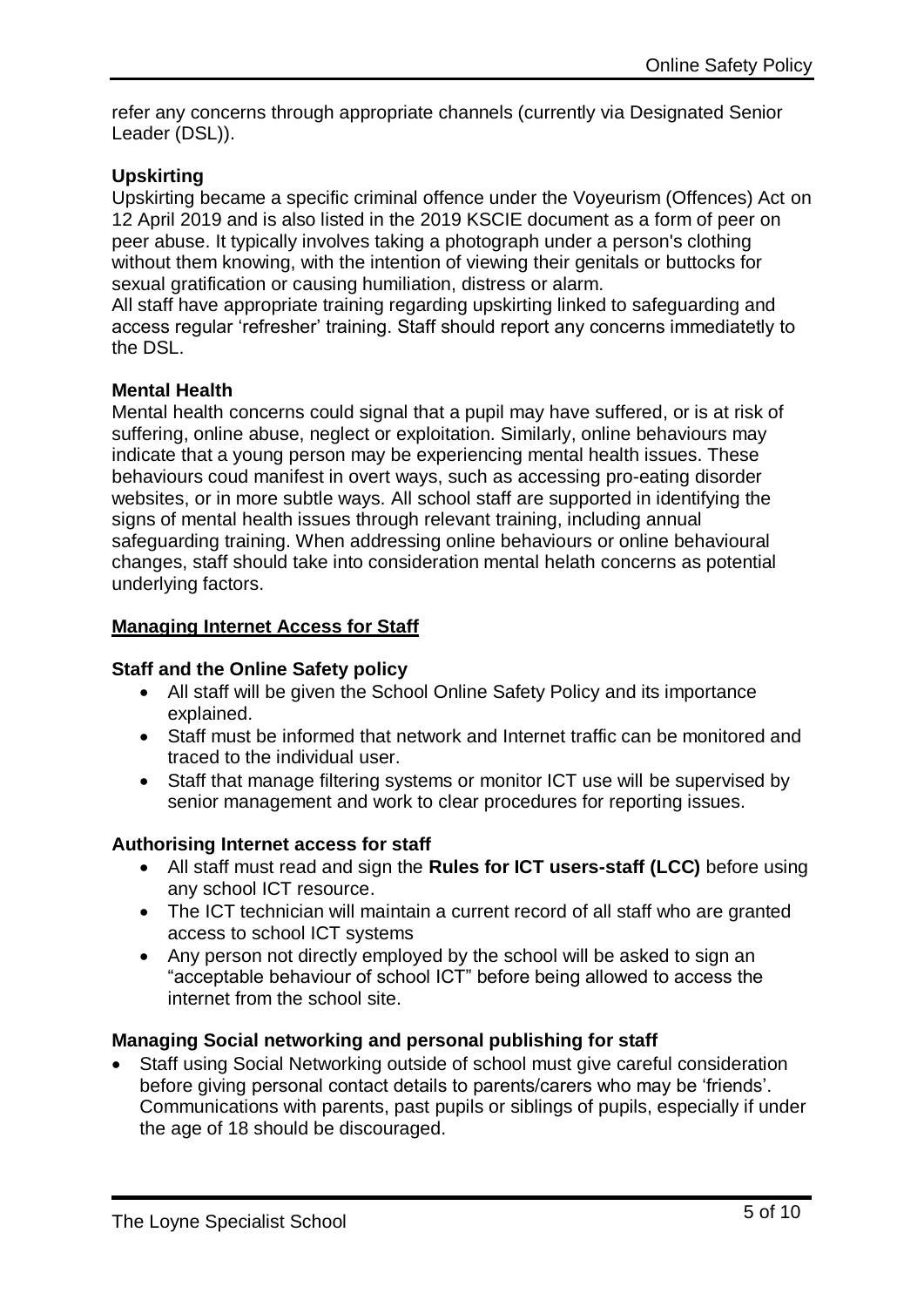• Pupils must not be added as 'friends' on any Social Network site. Any comments made by staff on networking sites that bring the school into disrepute may face disciplinary action.

# **Use of Mobile Devices by Staff**

The use of mobile phones is not permitted during the school day other than break times, lunch times or in connection with school business. Mobile phones must not be kept in classrooms or on a person, and instead should be kept in the staffroom

Staff must use school phone lines or the school mobile to contact pupils. Personal mobiles must not be used by staff for this purpose. There is a designated mobile for the Independent Travel Coordinator to make contact with pupils.

Staff must ensure that they take a mobile phone out with them if they are taking pupils out and about or attending home visits. A school mobile is available from the School Office or, alternatively, personal mobiles can be taken out. However, **UNDER NO CIRCUMSTANCES** must staff access mobile phones when out and about with pupils, whether during the school day or when participating in extended school events, **other than** to make a work related call or in the event of an emergency. The checking of text, email, apps, social media etc is **not permitted.** The safety of our pupils is paramount and staff must be attentive and vigilant at all times. **Mobile phones must never be used to record or take photos of pupils at any time.**

# **Security**

#### **Information system security**

- School ICT systems security will be reviewed regularly.
- Virus protection will be updated regularly.
- Security strategies will be discussed with the Local Authority.

# **Email**

SLT, Office staff and Teaching staff have access to encrypted mail. This should be used when sending mail regarding sensitive issues related to students and pupils at school.

# **Assessing risks**

The school will take all reasonable precautions to prevent access to inappropriate material. However, due to the international scale and linked nature of Internet content, it is not possible to guarantee that unsuitable material will never appear on a computer connected to the school network. Neither the school nor LCC can accept liability for any material accessed, or any consequences of Internet access.

# **Managing filtering**

- The school will work with the local authority and NAACE to ensure systems to protect pupils are reviewed and improved.
- If staff or pupils come across unsuitable on-line materials, the site must be reported to the Online Safety Coordinator.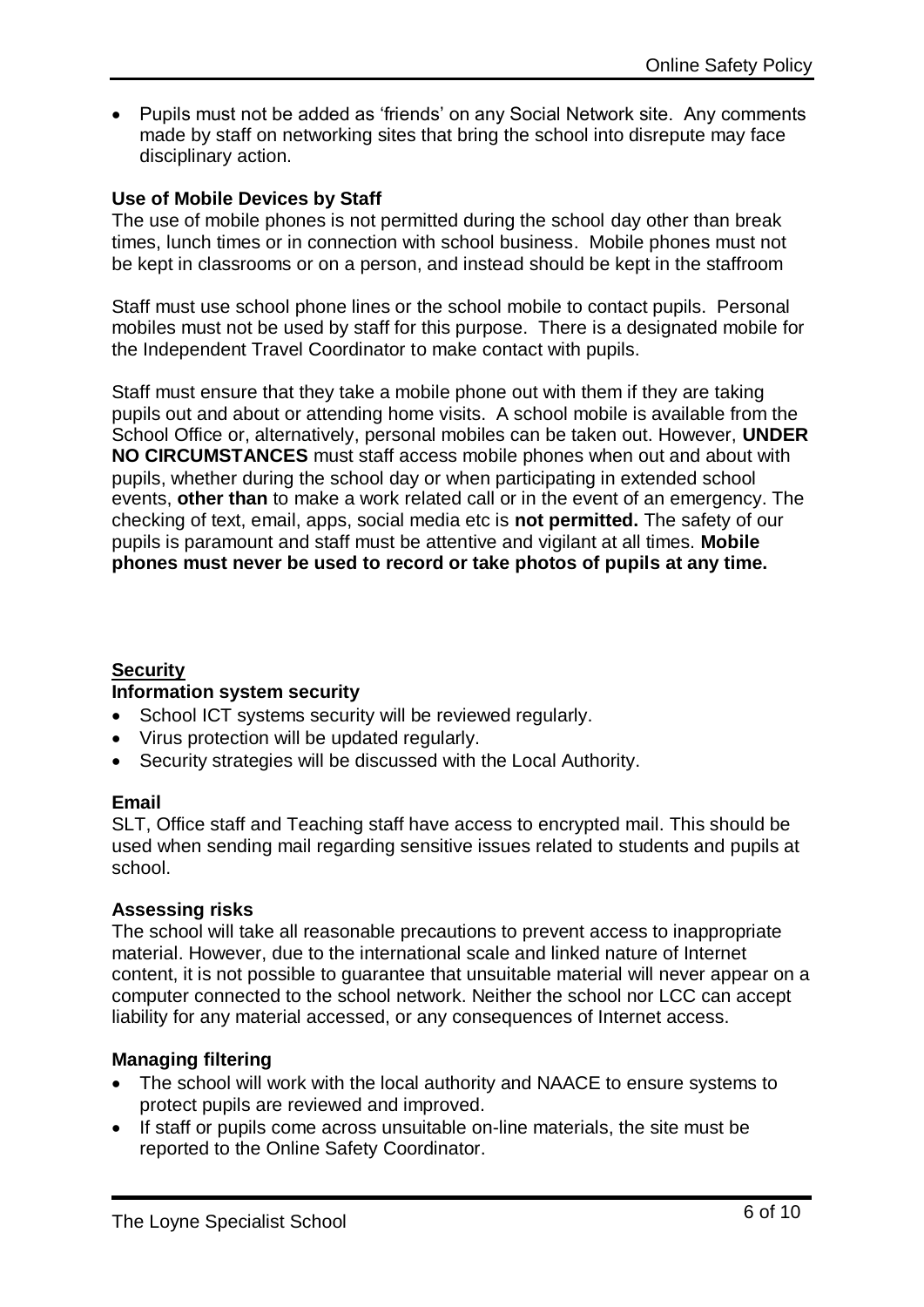Senior staff will ensure that regular checks are made to ensure that the filtering methods selected are appropriate, effective and reasonable.

# **Protecting personal data**

Personal data will be recorded, processed, transferred and made available according to the General Data Protection Regulations 2018.

#### **Published content and the school web site or other on-line space**

- Staff or pupil personal contact information will not generally be published. The contact details given online should be kept in the school office.
- The Headteacher will take overall editorial responsibility and ensure that content is accurate and appropriate.

# **Publishing pupils' images and work**

- Photographs / videos of pupils are only taken using school equipment and only for school purposes.
- Pupils full names will not be used anywhere on a school Web site or other on-line space, particularly in association with photographs.
- Written permission from parents or carers will be obtained on admission and at pupils' or students' annual reviews, before photographs of pupils can be published on the school Web site or other on-line space.
- Images of pupils will not refer to the pupil by name.
- Parents should be clearly informed of the school policy on image taking and publishing.

# **Handling Online Safety complaints**

- Complaints of Internet misuse will be dealt with by a senior member of staff.
- Any complaint about staff misuse must be referred to the headteacher.
- Complaints of a child protection nature must be dealt with in accordance with school child protection procedures.
- Pupils and parents will be informed of the complaints procedure (see schools complaints policy)
- Pupils and parents will be informed of consequences for pupils misusing the Internet.

\*Child Protection Online Maintenance System – any incident that concerns a child's wellbeing and/or welfare (including behaviour) is recorded by staff

Reviewed by: Ciara Davies Date: January 2021 Review Date: February 2022

# **References**

Lancashire e safety Guidance Document [http://www.lancsngfl.ac.uk/esafety/download/file/Primary%20eSafety%20Guidance](http://www.lancsngfl.ac.uk/esafety/download/file/Primary%20eSafety%20Guidance%20Document%20November%202010.pdf) [%20Document%20November%202010.pdf](http://www.lancsngfl.ac.uk/esafety/download/file/Primary%20eSafety%20Guidance%20Document%20November%202010.pdf)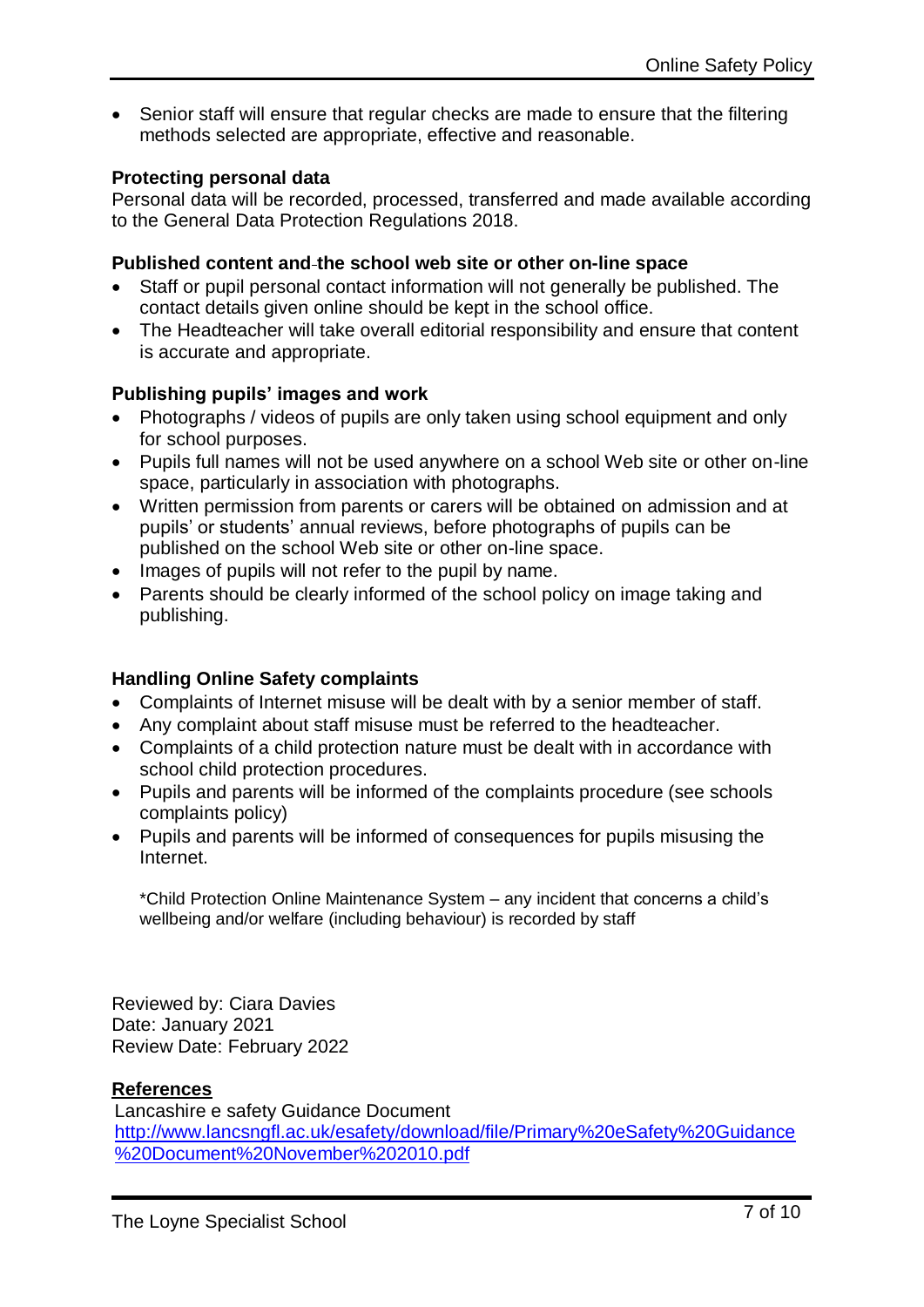Lancashire Primary eSafety Framework Document

[http://www.lancsngfl.ac.uk/esafety/index.php?category\\_id=13](http://www.lancsngfl.ac.uk/esafety/index.php?category_id=13) DfE Keeping children safe in education Statutory guidance for schools and colleges

(September 2020) Annex C Online Safety

[https://assets.publishing.service.gov.uk/government/uploads/system/uploads/attach](https://assets.publishing.service.gov.uk/government/uploads/system/uploads/attachment_data/file/912592/Keeping_children_safe_in_education_Sep_2020.pdf) [ment\\_data/file/912592/Keeping\\_children\\_safe\\_in\\_education\\_Sep\\_2020.pdf](https://assets.publishing.service.gov.uk/government/uploads/system/uploads/attachment_data/file/912592/Keeping_children_safe_in_education_Sep_2020.pdf) Prevent Duty

[https://www.gov.uk/government/uploads/system/uploads/attachment\\_data/file/43959](https://www.gov.uk/government/uploads/system/uploads/attachment_data/file/439598/prevent-duty-departmental-advice-v6.pdf) [8/prevent-duty-departmental-advice-v6.pdf](https://www.gov.uk/government/uploads/system/uploads/attachment_data/file/439598/prevent-duty-departmental-advice-v6.pdf)

DfE 'Safeguarding and Remote Education during Covid-19' guidance for schools and colleges

[https://www.gov.uk/guidance/safeguarding-and-remote-education-during](https://www.gov.uk/guidance/safeguarding-and-remote-education-during-coronavirus-covid-19)[coronavirus-covid-19](https://www.gov.uk/guidance/safeguarding-and-remote-education-during-coronavirus-covid-19)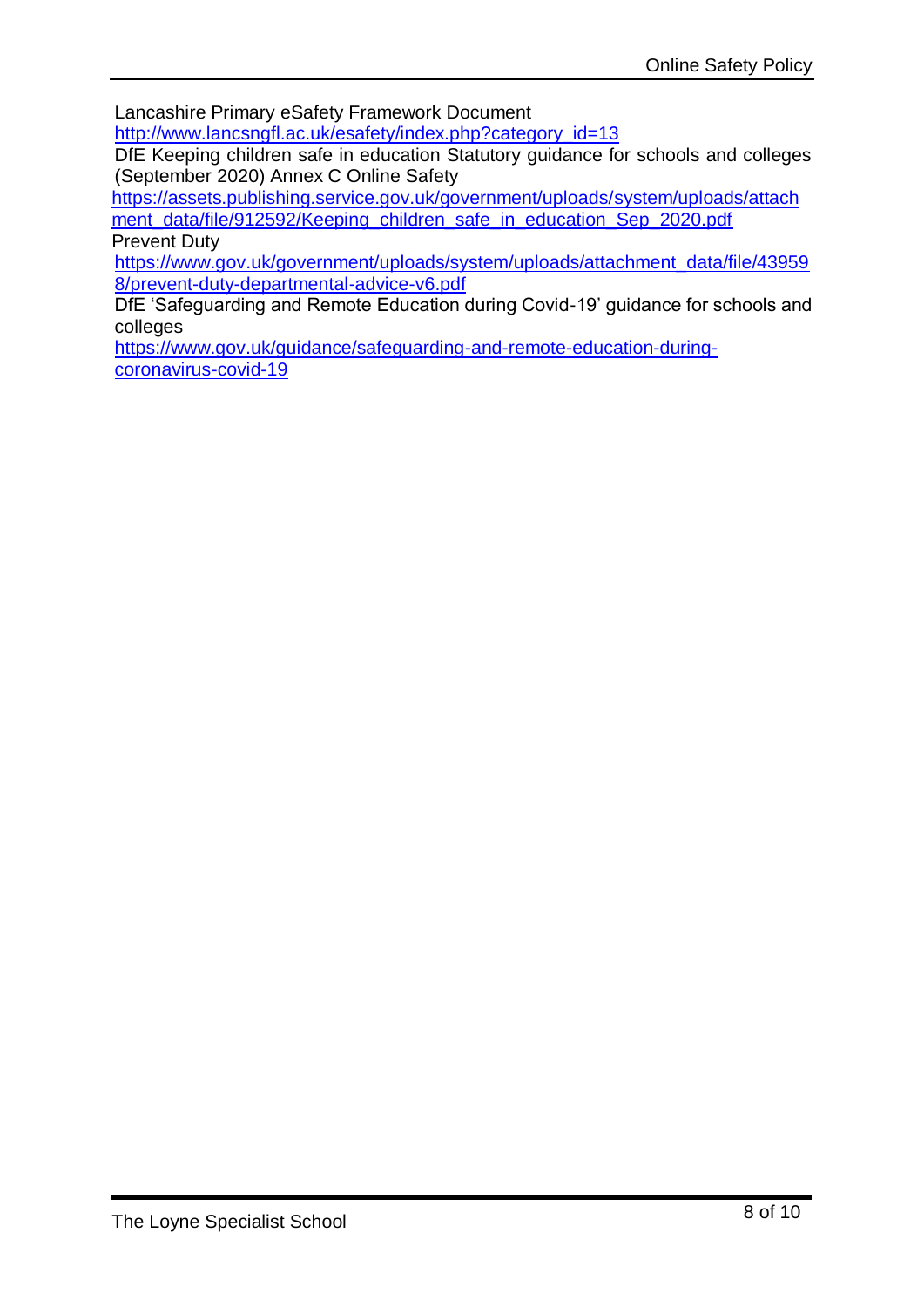| Has the school an Online Policy that complies with local $\mathsf Y$                            |                                  |
|-------------------------------------------------------------------------------------------------|----------------------------------|
| authority guidance?                                                                             |                                  |
| Date of latest update (at least annual): January 2021                                           |                                  |
| The school online safety policy was agreed by governors on: October 2018                        |                                  |
| The policy is available for staff: staff room, policies folder on shared server                 |                                  |
| The policy is available for parents/carers: on the school website                               |                                  |
| The responsible member of the Senior Leadership Team is: Julie McGrath/Susan<br><b>Campbell</b> |                                  |
| The responsible member of the Governing Body is: Amanda Gardner                                 |                                  |
| The Lead Designated Senior Leader is: Kathryn Veevers                                           |                                  |
| Additional DSL's are Julie McGrath, Susan Campbell & Fiona Gemson                               |                                  |
| The online Coordinator is: Stewart Atkin / Ciara Davies                                         |                                  |
| Has online training been provided for both pupils and                                           | $\mathsf{Y}$                     |
| staff?                                                                                          |                                  |
| Is there a clear procedure for a response to an incident of $\vert$ Y                           |                                  |
| concern?                                                                                        |                                  |
| Have online materials from the local authority / NAACE                                          | Y                                |
| been obtained?                                                                                  |                                  |
| Do all staff sign a Code of Conduct for ICT on                                                  | Y                                |
| appointment?                                                                                    |                                  |
| Are all pupils aware of the Schools e-Safety Rules?                                             | Y                                |
| Are online rules displayed in all rooms where computers                                         | $\overline{\mathsf{Y}}$          |
| are used and expressed in a form that is accessible to all                                      |                                  |
| pupils?                                                                                         |                                  |
| Do parents/carers sign and return an agreement that their                                       | <b>Yes</b><br>for<br>appropriate |
| child will comply with the School Online Rules?                                                 | pupils                           |
| Are staff, pupils, parents/carers and visitors aware that                                       | Y                                |
| network and Internet use is closely monitored and                                               |                                  |
| individual usage can be traced?                                                                 |                                  |
| Has an ICT security audit been initiated by SLT, possibly                                       | $\mathbf Y$                      |
| using external expertise?                                                                       |                                  |
| Is personal data collected, stored and used according to                                        | $\mathbf{Y}$                     |
| the principles of the Data Protection Act?                                                      |                                  |
| Is Internet access provided by an approved educational                                          | Y                                |
| Internet service provider which complies with DCSF                                              |                                  |
| requirements<br>(e.g.<br>KCN,<br>Regional<br><b>Broadband</b>                                   |                                  |
| Consortium, NEN Network)?                                                                       |                                  |
| Has the school-level filtering been designed to reflect                                         | Y                                |
| educational objectives and approved by SLT?                                                     |                                  |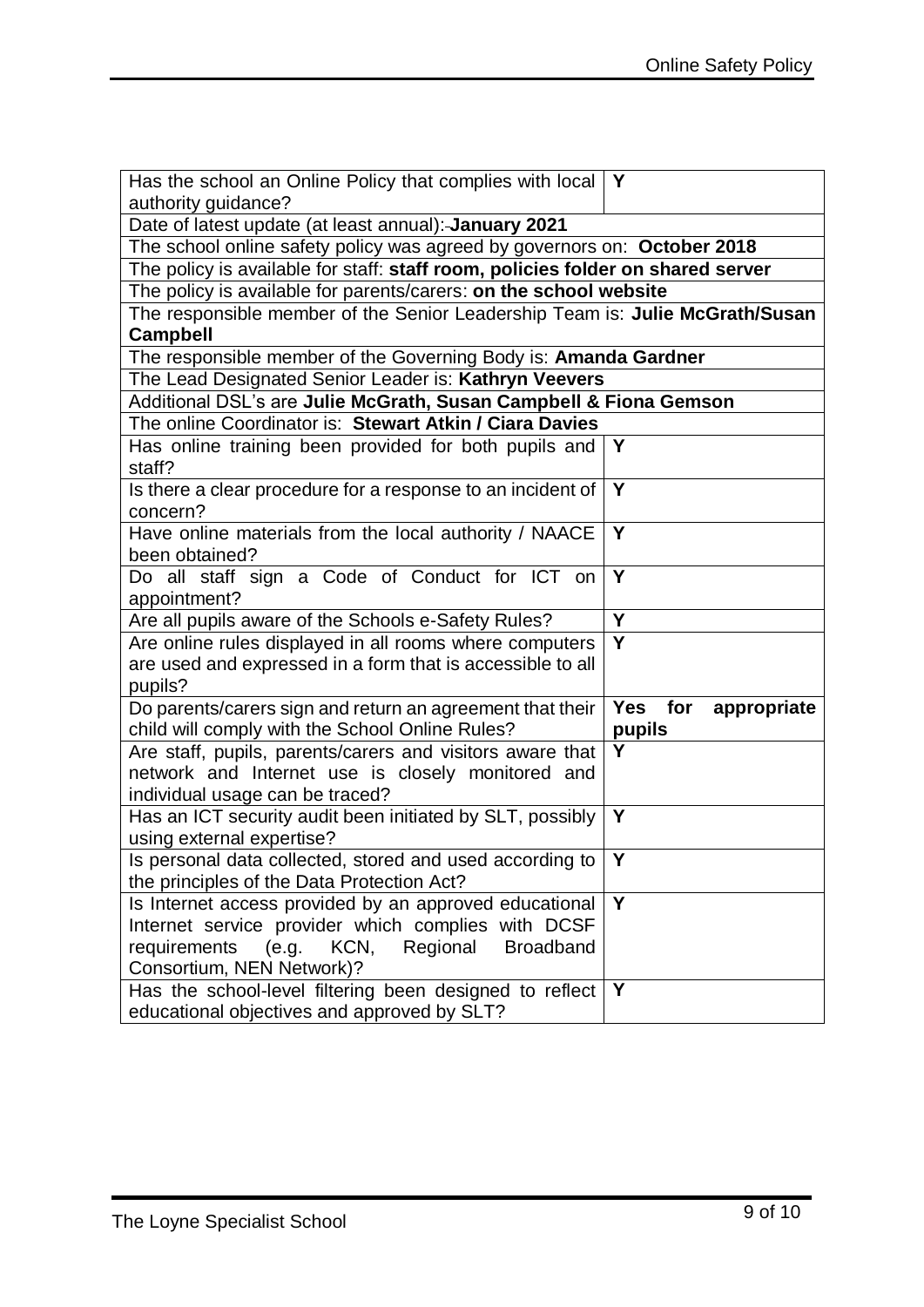Appendix 1



#### **Responding to Sexting Initial disclosure**: This could come from a pupil directly, a parent, a pupil's friend. **Initial review with safeguarding team**: At this initial stage the safeguarding team review the information and consider the 5 points for immediate referral. They make an initial decision about **whether the incident can be dealt with in house**. *(For more information see page 13 of UKCCIS Sexting in schools and colleges)* **Risk assessment/Dealing with the incident**: Consider the risk of harm and at any point if there are 'causes for concern' you can refer back to police/social care. *(For more information refer to page 14 and Annex A of UKCCIS Sexting in schools and colleges)* 5 points for referral: **1. Adult involvement 2. Coercion or blackmail 3. Extreme or violent 4. Under 13 5. Immediate risk of harm**  *(For more information refer to section 2 of UKCCIS Sexting in schools and colleges)* **Police/Social Care/MASH referral** Refer to your local arrangements for dealing with incidents and contact local services. *(For more information refer to page 17of UKCCIS Sexting in schools and colleges)*

# **Management in school**:

Ensure parents are informed and the incident recorded **following all child** 

#### **protection and safeguarding procedures**.

*(For more information see page 14 of UKCCIS Sexting in schools and colleges)*

# **Frequently Asked Questions**

**Q: Do I need to report all Sexting instances to the Police and/or Children's Social Care?**  No, the Initial Review Meeting should consider whether immediate referral is required according to the 5 criteria above. If none of these criteria apply, schools may therefore decide it is appropriate to manage the incident locally.

#### **Q: As the DSL, am I allowed to view the image in order to make a decision?**

The section 'Searching devices, viewing and deleting imagery' on Pages 15 & 16 of the UKCCIS guidance provides clear examples of circumstances when it may be necessary to view imagery and what actions the DSL should/should not take.

**Q: Should I involve parents/carers when dealing with Sexting instances?**

Page 10 of the UKCCIS guidance highlights that "Parents should be informed at an early stage and involved in the process unless there is good reason to believe that involving parents would put the young person at risk of